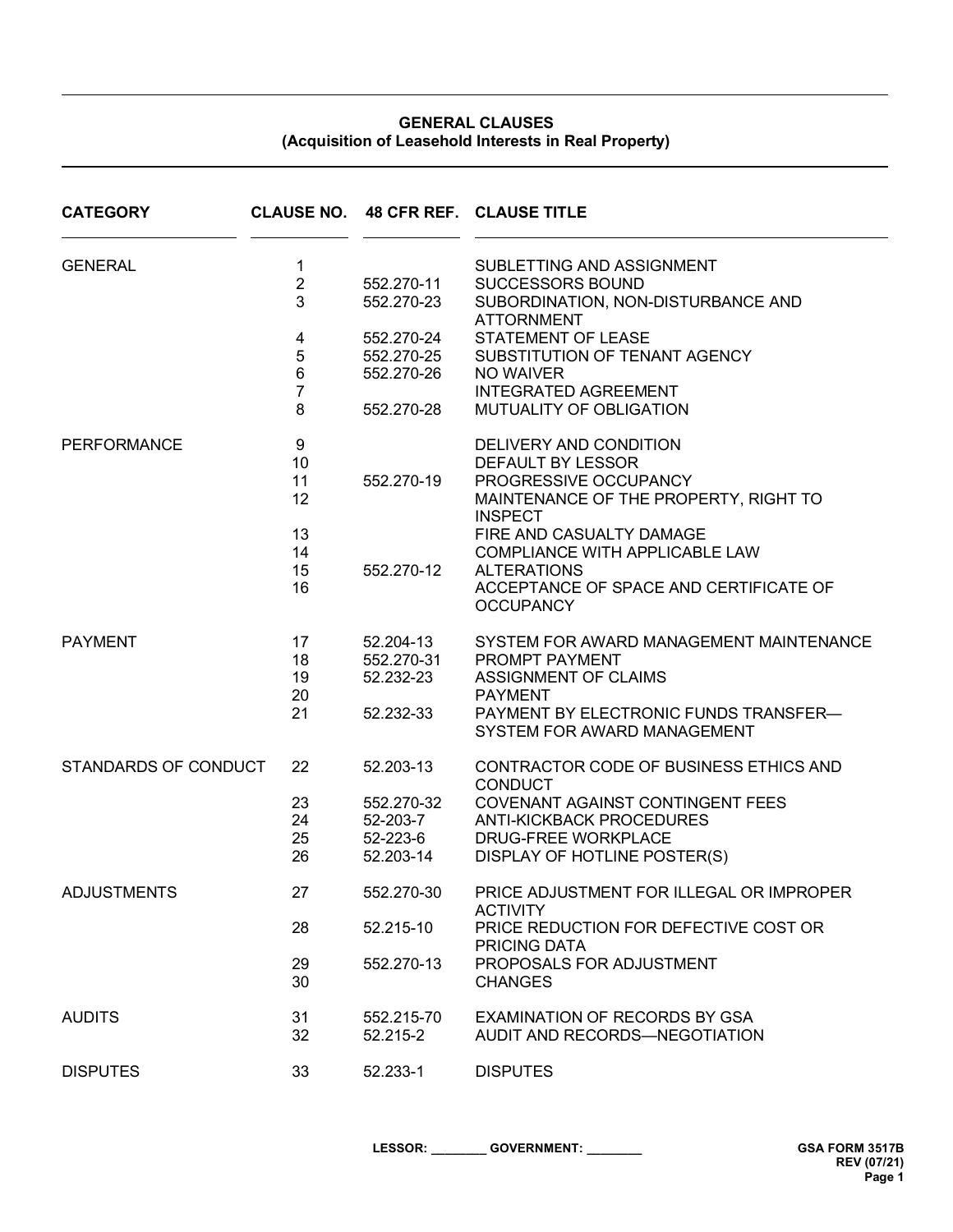| LABOR STANDARDS       | 34 | 52.222-26 | EQUAL OPPORTUNITY                                                                                                              |
|-----------------------|----|-----------|--------------------------------------------------------------------------------------------------------------------------------|
|                       | 35 | 52.222-21 | PROHIBITION OF SEGREGATED FACILITIES                                                                                           |
|                       | 36 | 52.219-28 | POST-AWARD SMALL BUSINESS PROGRAM<br><b>REREPRESENTATION</b>                                                                   |
|                       | 37 | 52.222-35 | EQUAL OPPORTUNITY FOR VETERANS                                                                                                 |
|                       | 38 | 52.222-36 | EQUAL OPPORTUNITY FOR WORKERS WITH<br><b>DISABILITIES</b>                                                                      |
|                       | 39 | 52.222-37 | <b>EMPLOYMENT REPORTS ON VETERANS</b>                                                                                          |
| <b>SUBCONTRACTING</b> | 40 | 52.209-6  | PROTECTING THE GOVERNMENT'S INTEREST WHEN<br>SUBCONTRACTING WITH CONTRACTORS DEBARRED,<br>SUSPENDED, OR PROPOSED FOR DEBARMENT |
|                       | 41 | 52.215-12 | SUBCONTRACTOR CERTIFIED COST OR PRICING<br><b>DATA</b>                                                                         |
|                       | 42 | 52.219-8  | UTILIZATION OF SMALL BUSINESS CONCERNS                                                                                         |
|                       | 43 | 52.219-9  | SMALL BUSINESS SUBCONTRACTING PLAN                                                                                             |
|                       | 44 | 52.219-16 | LIQUIDATED DAMAGES—SUBCONTRACTING PLAN                                                                                         |
|                       | 45 | 52.204-10 | REPORTING EXECUTIVE COMPENSATION AND FIRST-<br>TIER SUBCONTRACT AWARDS                                                         |
|                       |    |           |                                                                                                                                |
| <b>OTHER</b>          | 46 | 52.204-25 | PROHIBITION ON CONTRACTING FOR CERTAIN<br>TELECOMMUNICATIONS AND VIDEO SURVEILLANCE<br><b>SERVICES OR EQUIPMENT</b>            |
|                       | 47 | 52.204-19 | INCORPORATION BY REFERENCE OF<br>REPRESENTATIONS AND CERTIFICATIONS                                                            |

The information collection requirements contained in this solicitation/contract that are not required by regulation have been approved by the Office of Management and Budget (OMB) pursuant to the Paperwork Reduction Act and assigned the OMB Control No. 3090-0163.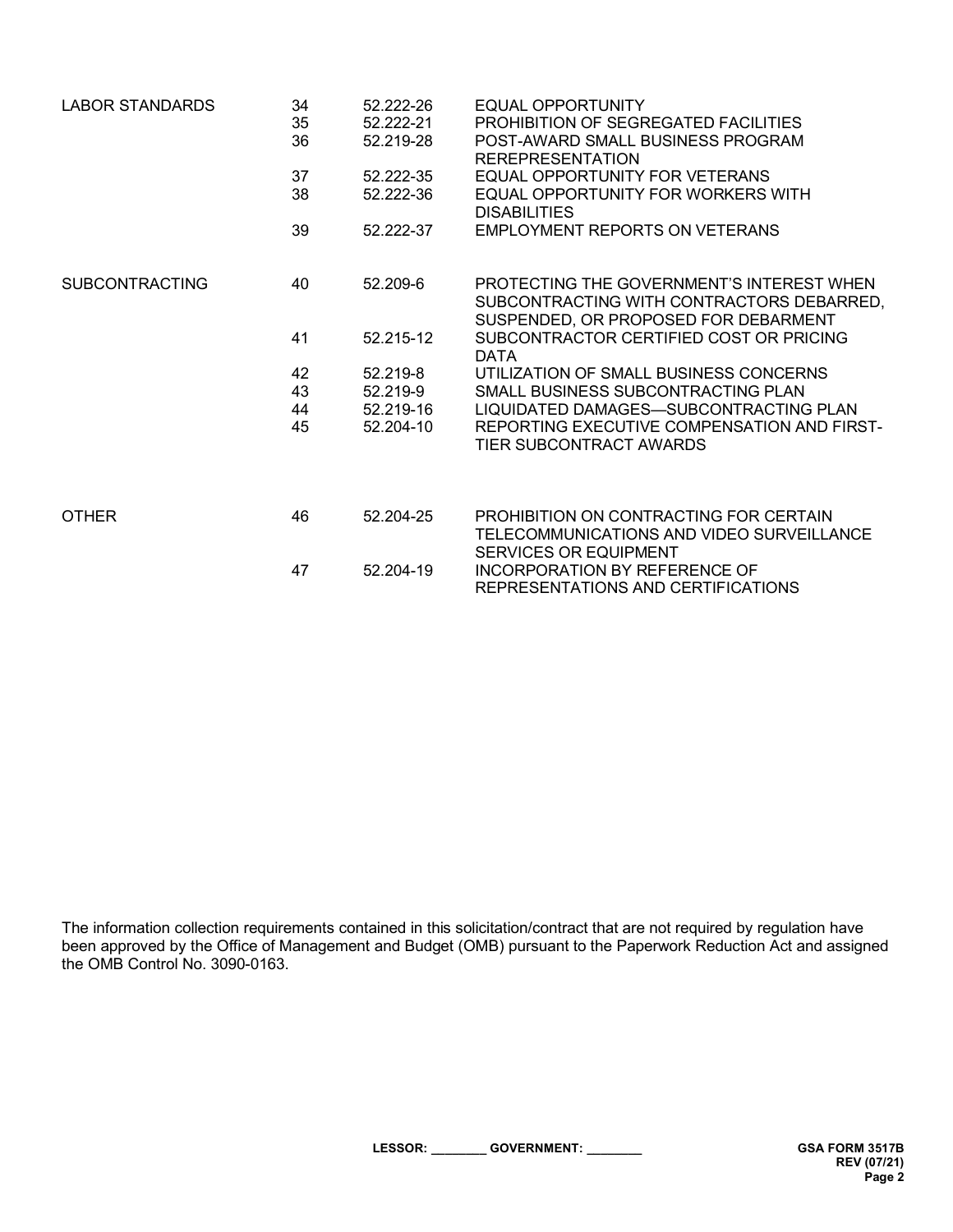#### GENERAL CLAUSES (Acquisition of Leasehold Interests in Real Property)

### **1. SUBLETTING AND ASSIGNMENT (JAN 2011)**

The Government may sublet any part of the premises but shall not be relieved from any obligations under this lease by reason of any such subletting. The Government may at any time assign this lease, and be relieved from all obligations to Lessor under this lease excepting only unpaid rent and other liabilities, if any, that have accrued to the date of said assignment. Any subletting or assignment shall be subject to prior written consent of Lessor, which shall not be unreasonably withheld.

### **2. 552.270-11 SUCCESSORS BOUND (SEP 1999)**

This lease shall bind, and inure to the benefit of, the parties and their respective heirs, executors, administrators, successors, and assigns.

#### **3. 552.270-23 SUBORDINATION, NON-DISTURBANCE AND ATTORNMENT (SEP 1999)**

(a) Lessor warrants that it holds such title to or other interest in the premises and other property as is necessary to the Government's access to the premises and full use and enjoyment thereof in accordance with the provisions of this lease. Government agrees, in consideration of the warranties and conditions set forth in this clause, that this lease is subject and subordinate to any and all recorded mortgages, deeds of trust and other liens now or hereafter existing or imposed upon the premises, and to any renewal, modification or extension thereof. It is the intention of the parties that this provision shall be self-operative and that no further instrument shall be required to effect the present or subsequent subordination of this lease. Government agrees, however, within twenty (20) business days next following the Contracting Officer's receipt of a written demand, to execute such instruments as Lessor may reasonably request to evidence further the subordination of this lease to any existing or future mortgage, deed of trust or other security interest pertaining to the premises, and to any water, sewer or access easement necessary or desirable to serve the premises or adjoining property owned in whole or in part by Lessor if such easement does not interfere with the full enjoyment of any right granted the Government under this lease.

(b) No such subordination, to either existing or future mortgages, deeds of trust or other lien or security instrument shall operate to affect adversely any right of the Government under this lease so long as the Government is not in default under this lease. Lessor will include in any future mortgage, deed of trust or other security instrument to which this lease becomes subordinate, or in a separate non-disturbance agreement, a provision to the foregoing effect. Lessor warrants that the holders of all notes or other obligations secured by existing mortgages, deeds of trust or other security instruments have consented to the provisions of this clause, and agrees to provide true copies of all such consents to the Contracting Officer promptly upon demand.

(c) In the event of any sale of the premises or any portion thereof by foreclosure of the lien of any such mortgage, deed of trust or other security instrument, or the giving of a deed in lieu of foreclosure, the Government will be deemed to have attorned to any purchaser, purchasers, transferee or transferees of the premises or any portion thereof and its or their successors and assigns, and any such purchasers and transferees will be deemed to have assumed all obligations of the Lessor under this lease, so as to establish direct privity of estate and contract between Government and such purchasers or transferees, with the same force, effect and relative priority in time and right as if the lease had initially been entered into between such purchasers or transferees and the Government; provided, further, that the Contracting Officer and such purchasers or transferees shall, with reasonable promptness following any such sale or deed delivery in lieu of foreclosure, execute all such revisions to this lease, or other writings, as shall be necessary to document the foregoing relationship.

(d) None of the foregoing provisions may be deemed or construed to imply a waiver of the Government's rights as a sovereign.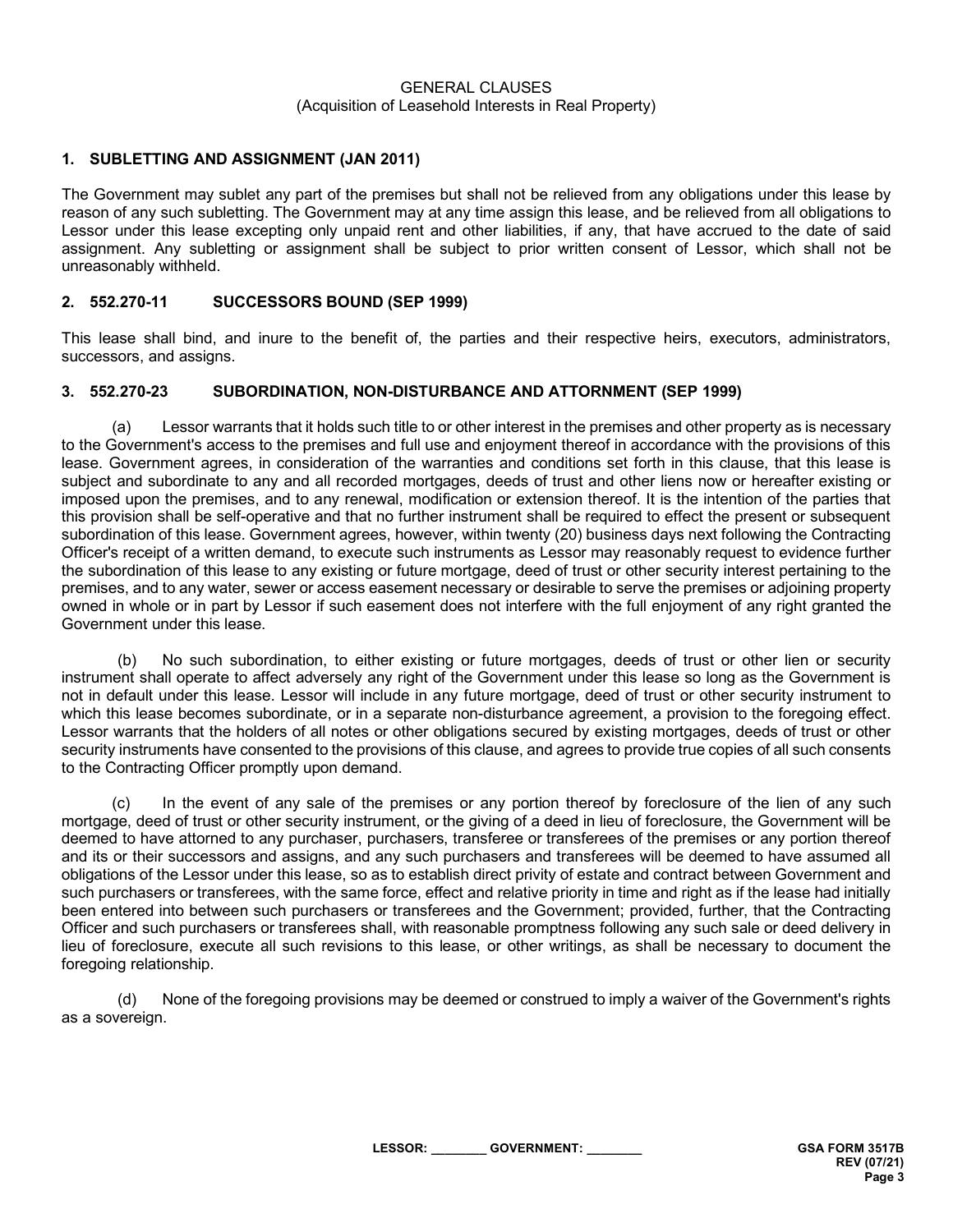### **4. 552.270-24 STATEMENT OF LEASE (SEP 1999)**

(a) The Contracting Officer will, within thirty (30) days next following the Contracting Officer's receipt of a joint written request from Lessor and a prospective lender or purchaser of the building, execute and deliver to Lessor a letter stating that the same is issued subject to the conditions stated in this clause and, if such is the case, that (1) the lease is in full force and effect; (2) the date to which the rent and other charges have been paid in advance, if any; and (3) whether any notice of default has been issued.

(b) Letters issued pursuant to this clause are subject to the following conditions:

(1) That they are based solely upon a reasonably diligent review of the Contracting Officer's lease file as of the date of issuance;

(2) That the Government shall not be held liable because of any defect in or condition of the premises or building;

(3) That the Contracting Officer does not warrant or represent that the premises or building comply with applicable Federal, State and local law; and

(4) That the Lessor, and each prospective lender and purchaser are deemed to have constructive notice of such facts as would be ascertainable by reasonable pre-purchase and pre-commitment inspection of the Premises and Building and by inquiry to appropriate Federal, State and local Government officials.

#### **5. 552.270-25 SUBSTITUTION OF TENANT AGENCY (SEP 1999)**

The Government may, at any time and from time to time, substitute any Government agency or agencies for the Government agency or agencies, if any, named in the lease.

#### **6. 552.270-26 NO WAIVER (SEP 1999)**

No failure by either party to insist upon the strict performance of any provision of this lease or to exercise any right or remedy consequent upon a breach thereof, and no acceptance of full or partial rent or other performance by either party during the continuance of any such breach shall constitute a waiver of any such breach of such provision.

#### **7. INTEGRATED AGREEMENT (JUN 2012)**

This Lease, upon execution, contains the entire agreement of the parties and no prior written or oral agreement, express or implied, shall be admissible to contradict the provisions of the Lease. Except as expressly attached to and made a part of the Lease, neither the Request for Lease Proposals nor any pre-award communications by either party shall be incorporated in the Lease.

### **8. 552.270-28 MUTUALITY OF OBLIGATION (SEP 1999)**

The obligations and covenants of the Lessor, and the Government's obligation to pay rent and other Government obligations and covenants, arising under or related to this Lease, are interdependent. The Government may, upon issuance of and delivery to Lessor of a final decision asserting a claim against Lessor, set off such claim, in whole or in part, as against any payment or payments then or thereafter due the Lessor under this lease. No setoff pursuant to this clause shall constitute a breach by the Government of this lease.

### **9. DELIVERY AND CONDITION (JAN 2011)**

(a) Unless the Government elects to have the space occupied in increments, the space must be delivered ready for occupancy as a complete unit.

(b) The Government may elect to accept the Space notwithstanding the Lessor's failure to deliver the Space substantially complete; if the Government so elects, it may reduce the rent payments.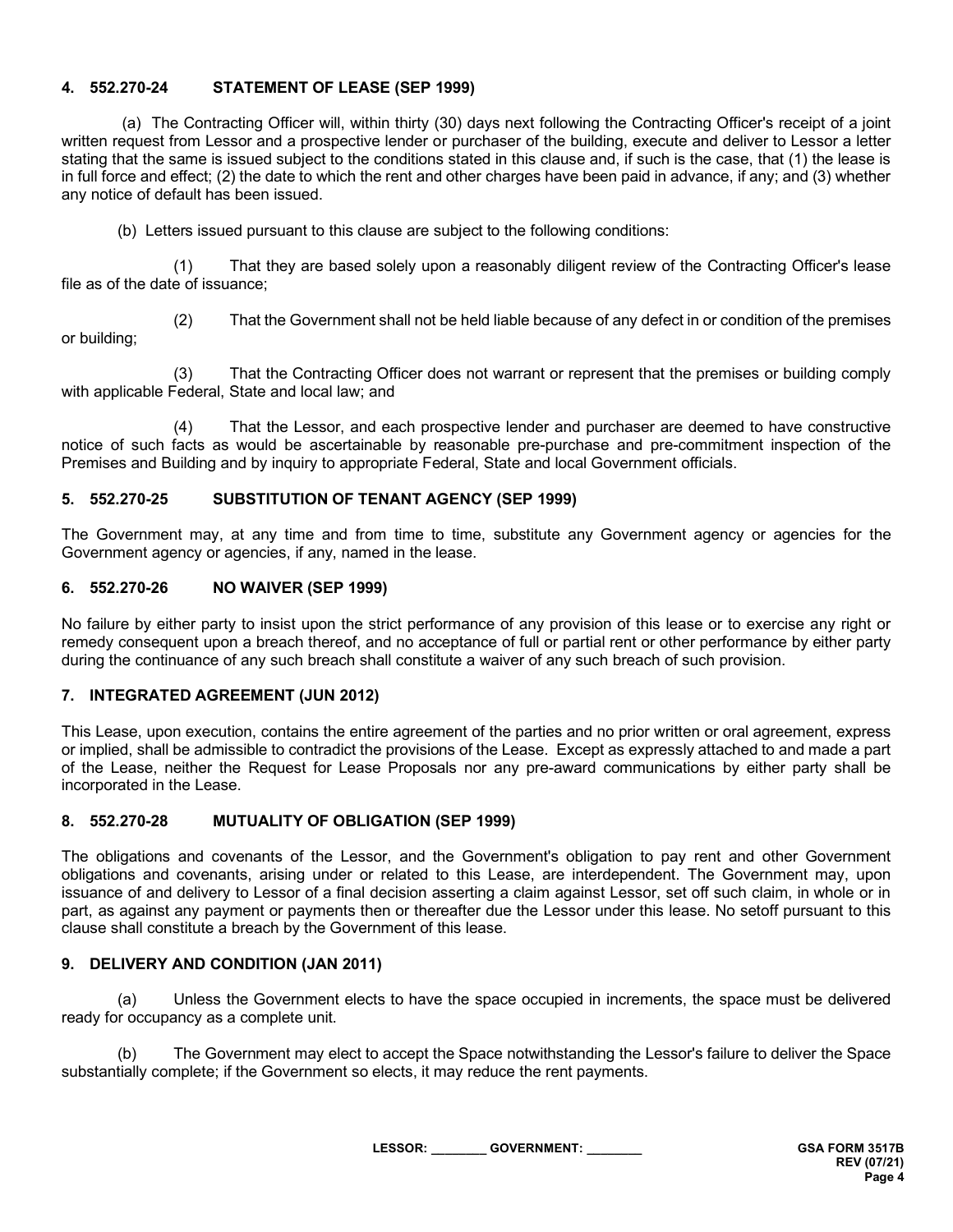### **10. DEFAULT BY LESSOR (APR 2012)**

(a) The following conditions shall constitute default by the Lessor, and shall give rise to the following rights and remedies for the Government:

(1) Prior to Acceptance of the Premises. Failure by the Lessor to diligently perform all obligations required for Acceptance of the Space within the times specified, without excuse, shall constitute a default by the Lessor. Subject to provision of notice of default to the Lessor, and provision of a reasonable opportunity for the Lessor to cure its default, the Government may terminate the Lease on account of the Lessor's default.

(2) After Acceptance of the Premises. Failure by the Lessor to perform any service, to provide any item, or satisfy any requirement of this Lease, without excuse, shall constitute a default by the Lessor. Subject to provision of notice of default to the Lessor, and provision of a reasonable opportunity for the Lessor to cure its default, the Government may perform the service, provide the item, or obtain satisfaction of the requirement by its own employees or contractors. If the Government elects to take such action, the Government may deduct from rental payments its costs incurred in connection with taking the action. Alternatively, the Government may reduce the rent by an amount reasonably calculated to approximate the cost or value of the service not performed, item not provided, or requirement not satisfied, such reduction effective as of the date of the commencement of the default condition.

(3) Grounds for Termination. The Government may terminate the Lease if:

(i) The Lessor's default persists notwithstanding provision of notice and reasonable opportunity to cure by the Government, or

conditions,

(ii) The Lessor fails to take such actions as are necessary to prevent the recurrence of default

and such conditions (i) or (ii) substantially impair the safe and healthful occupancy of the Premises, or render the Space unusable for its intended purposes.

(4) Excuse. Failure by the Lessor to timely deliver the Space or perform any service, provide any item, or satisfy any requirement of this Lease shall not be excused if its failure in performance arises from:

(i) Circumstances within the Lessor's control;

(ii) Circumstances about which the Lessor had actual or constructive knowledge prior to the Lease Award Date that could reasonably be expected to affect the Lessor's capability to perform, regardless of the Government's knowledge of such matters;

- (iii) The condition of the Property;
- (iv) The acts or omissions of the Lessor, its employees, agents or contractors; or
- (v) The Lessor's inability to obtain sufficient financial resources to perform its obligations.

(5) The rights and remedies specified in this clause are in addition to any and all remedies to which the Government may be entitled as a matter of law.

### **11. 552.270-19 PROGRESSIVE OCCUPANCY (SEP 1999)**

The Government shall have the right to elect to occupy the space in partial increments prior to the substantial completion of the entire leased premises, and the Lessor agrees to schedule its work so as to deliver the space incrementally as elected by the Government. The Government shall pay rent commencing with the first business day following substantial completion of the entire leased premise unless the Government has elected to occupy the leased premises incrementally. In case of incremental occupancy, the Government shall pay rent pro rata upon the first business day following substantial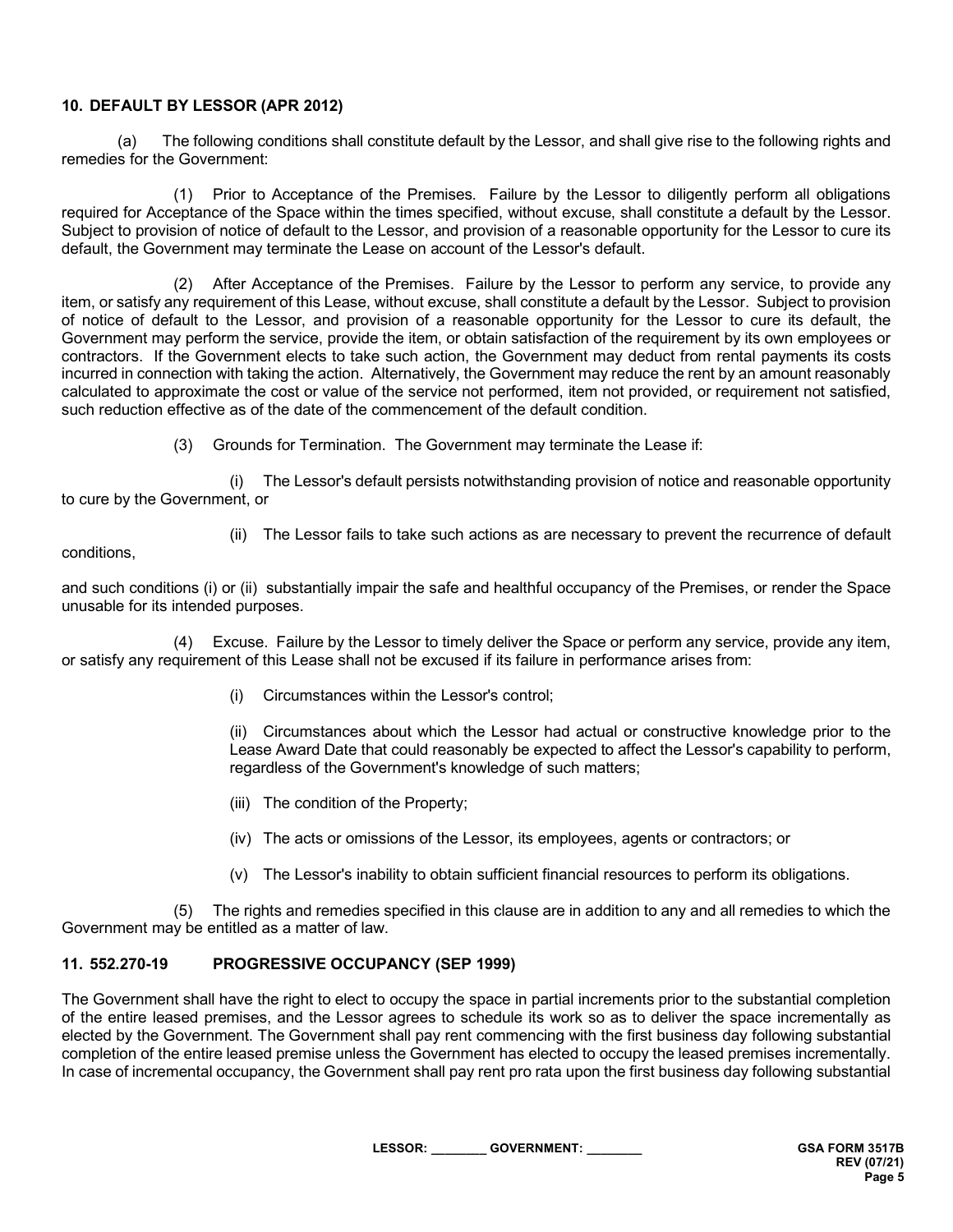completion of each incremental unit. Rental payments shall become due on the first workday of the month following the month in which an increment of space is substantially complete, except that should an increment of space be substantially completed after the fifteenth day of the month, the payment due date will be the first workday of the second month following the month in which it was substantially complete. The commencement date of the firm lease term will be a composite determined from all rent commencement dates.

## **12. MAINTENANCE OF THE PROPERTY, RIGHT TO INSPECT (APR 2015)**

The Lessor shall maintain the Property, including the building, building systems, and all equipment, fixtures, and appurtenances furnished by the Lessor under this Lease, in good repair and tenantable condition so that they are suitable in appearance and capable of supplying such heat, air conditioning, light, ventilation, safety systems, access and other things to the premises, without reasonably preventable or recurring disruption, as is required for the Government's access to, occupancy, possession, use and enjoyment of the premises as provided in this lease. For the purpose of so maintaining the premises, the Lessor may at reasonable times enter the premises with the approval of the authorized Government representative in charge. Upon request of the Lease Contracting Officer (LCO), the Lessor shall provide written documentation that building systems have been properly maintained, tested, and are operational within manufacturer's warranted operating standards. The Lessor shall maintain the Premises in a safe and healthful condition according to applicable OSHA standards and all other requirements of this Lease, including standards governing indoor air quality, existence of mold and other biological hazards, presence of hazardous materials, etc. The Government shall have the right, at any time after the Lease Award Date and during the term of the Lease, to inspect all areas of the Property to which access is necessary for the purpose of determining the Lessor's compliance with this clause.

## **13. FIRE AND CASUALTY DAMAGE (JUN 2016)**

If the building in which the Premises are located is totally destroyed or damaged by fire or other casualty, this Lease shall immediately terminate. If the building in which the Premises are located are only partially destroyed or damaged, so as to render the Premises untenantable, or not usable for their intended purpose, the Lessor shall have the option to elect to repair and restore the Premises or terminate the Lease. The Lessor shall be permitted a reasonable amount of time, not to exceed **270 days** from the event of destruction or damage, to repair or restore the Premises, provided that the Lessor submits to the Government a reasonable schedule for repair of the Premises within **60 days** of the event of destruction or damage. If the Lessor fails to timely submit a reasonable schedule for completing the work, the Government may elect to terminate the Lease effective as of the date of the event of destruction or damage. If the Lessor elects to repair or restore the Premises, but fails to repair or restore the Premises within **270 days** from the event of destruction or damage, or fails to diligently pursue such repairs or restoration so as to render timely completion commercially impracticable, the Government may terminate the Lease effective as of the date of the destruction or damage. During the time that the Premises are unoccupied, rent shall be abated. Termination of the Lease by either party under this clause shall not give rise to liability for either party.

Nothing in this lease shall be construed as relieving Lessor from liability for damage to, or destruction of, property of the United States of America caused by the willful or negligent act or omission of Lessor.

## **14. COMPLIANCE WITH APPLICABLE LAW (JAN 2011)**

Lessor shall comply with all Federal, state and local laws applicable to its ownership and leasing of the Property, including, without limitation, laws applicable to the construction, ownership, alteration or operation of all buildings, structures, and facilities located thereon, and obtain all necessary permits, licenses and similar items at its own expense. The Government will comply with all Federal, State and local laws applicable to and enforceable against it as a tenant under this lease, provided that nothing in this Lease shall be construed as a waiver of the sovereign immunity of the Government. This Lease shall be governed by Federal law.

### **15. 552.270-12 ALTERATIONS (SEP 1999)**

The Government shall have the right during the existence of this lease to make alterations, attach fixtures, and erect structures or signs in or upon the premises hereby leased, which fixtures, additions or structures so placed in, on, upon, or attached to the said premises shall be and remain the property of the Government and may be removed or otherwise disposed of by the Government. If the lease contemplates that the Government is the sole occupant of the building, for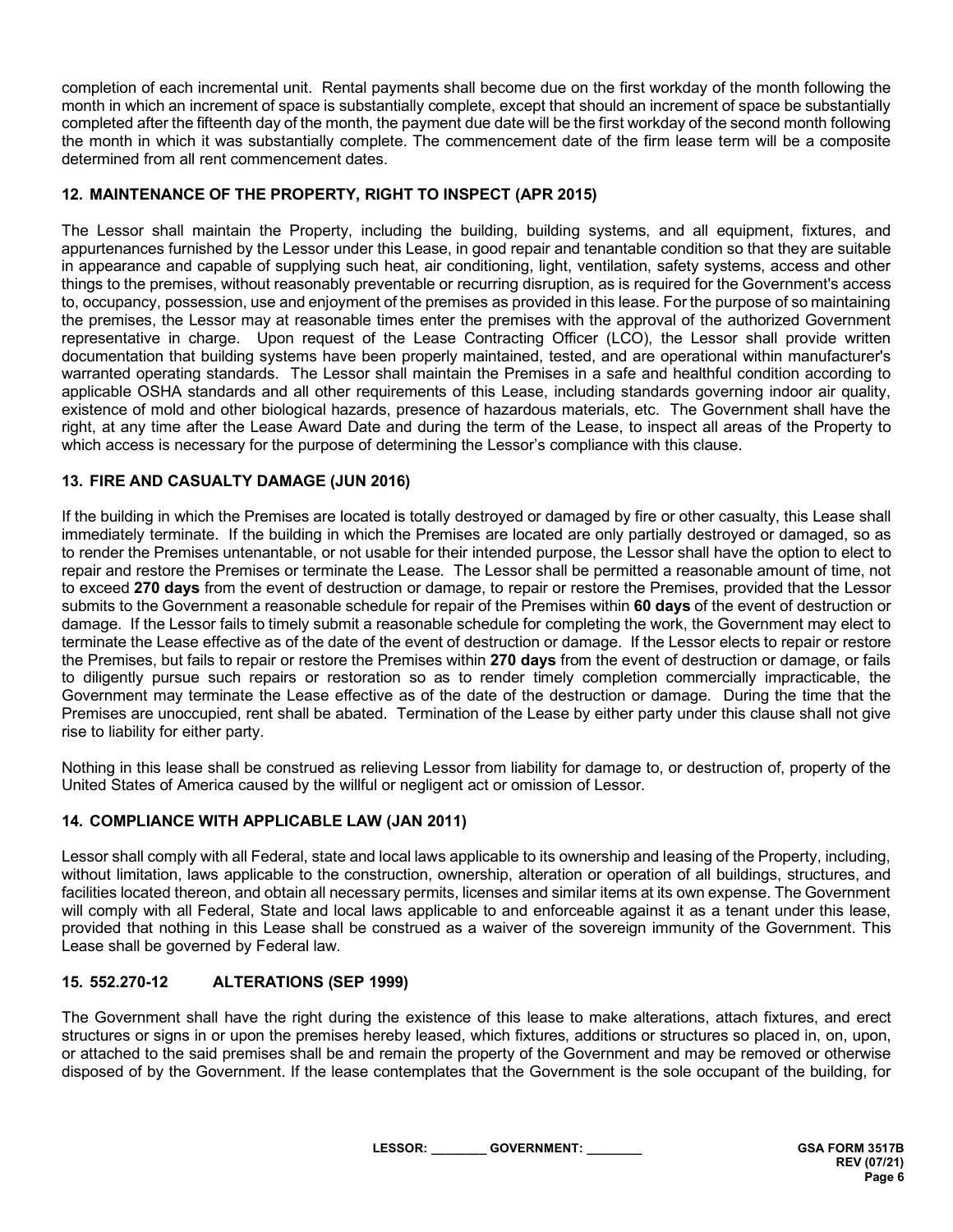purposes of this clause, the leased premises include the land on which the building is sited and the building itself. Otherwise, the Government shall have the right to tie into or make any physical connection with any structure located on the property as is reasonably necessary for appropriate utilization of the leased space.

## **16. ACCEPTANCE OF SPACE AND CERTIFICATE OF OCCUPANCY (APR 2015)**

(a) Ten (10) working days prior to the completion of the Space, the Lessor shall issue written notice to the Government to schedule the inspection of the Space for acceptance. The Government shall accept the Space only if the construction of building shell and TIs conforming to this Lease and the approved DIDs is substantially complete, and a Certificate of Occupancy has been issued as set forth below.

(b) The Space shall be considered substantially complete only if the Space may be used for its intended purpose and completion of remaining work will not unreasonably interfere with the Government's enjoyment of the Space. Acceptance shall be final and binding upon the Government with respect to conformance of the completed TIs to the approved DIDs, with the exception of items identified on a punchlist generated as a result of the inspection, concealed conditions, latent defects, or fraud, but shall not relieve the Lessor of any other Lease requirements.

(c) The Lessor shall provide a valid Certificate of Occupancy, issued by the local jurisdiction, for the intended use of the Government. If the local jurisdiction does not issue Certificates of Occupancy or if the Certificate of Occupancy is not available, the Lessor may satisfy this condition by providing a report prepared by a licensed fire protection engineer that indicates that the Space and Building are compliant with all applicable local codes and ordinances and all fire protection and life safety-related requirements of this Lease to ensure an acceptable level of safety is provided. Under such circumstances, the Government shall only accept the Space without a Certificate of Occupancy if a licensed fire protection engineer determines that the offered space is compliant with all applicable local codes and ordinances and fire protection and life safety-related requirements of this Lease.

## **17. 52.204-13 SYSTEM FOR AWARD MANAGEMENT MAINTENANCE (OCT 2018)**

*This clause is incorporated by reference.*

### **18. 552.270-31 PROMPT PAYMENT (JUN 2011)**

The Government will make payments under the terms and conditions specified in this clause. Payment shall be considered as being made on the day a check is dated or an electronic funds transfer is made. All days referred to in this clause are calendar days, unless otherwise specified.

(a) *Payment due date*—

(1) *Rental payments.* Rent shall be paid monthly in arrears and will be due on the first workday of each month, and only as provided for by the lease.

(i) When the date for commencement of rent falls on the 15th day of the month or earlier, the initial monthly rental payment under this contract shall become due on the first workday of the month following the month in which the commencement of the rent is effective.

(ii) When the date for commencement of rent falls after the 15th day of the month, the initial monthly rental payment under this contract shall become due on the first workday of the second month following the month in which the commencement of the rent is effective.

(2) *Other payments.* The due date for making payments other than rent shall be the later of the following two events:

(i) The 30th day after the designated billing office has received a proper invoice from the

**Contractor**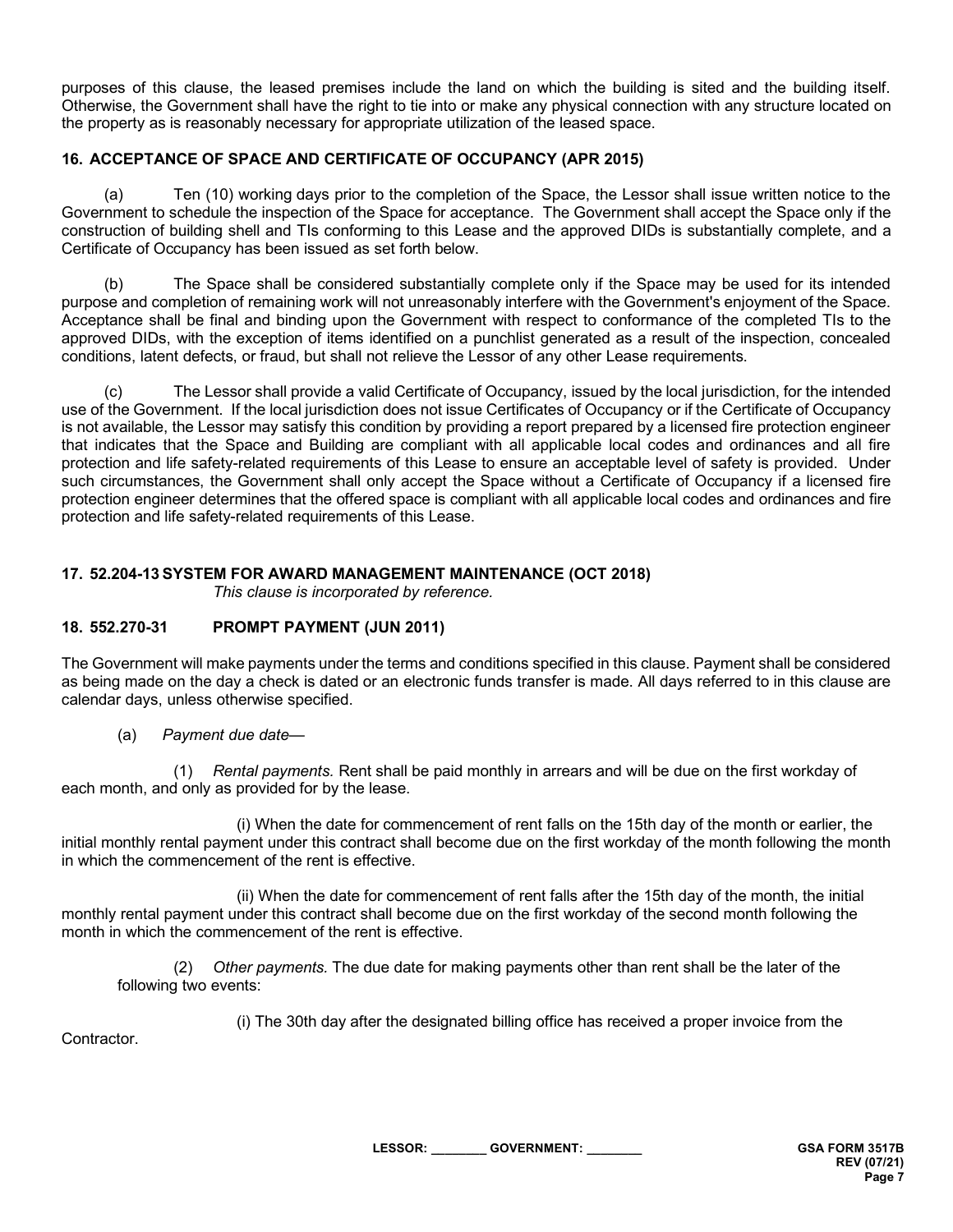(ii) The 30th day after Government acceptance of the work or service. However, if the designated billing office fails to annotate the invoice with the actual date of receipt, the invoice payment due date shall be deemed to be the 30th day after the Contractor's invoice is dated, provided a proper invoice is received and there is no disagreement over quantity, quality, or Contractor compliance with contract requirements.

### (b) *Invoice and inspection requirements for payments other than rent.*

(1) The Contractor shall prepare and submit an invoice to the designated billing office after completion of the work. A proper invoice shall include the following items:

- (i) Name and address of the Contractor.
- (ii) Invoice date.
- (iii) Lease number.
- (iv) Government's order number or other authorization.
- (v) Description, price, and quantity of work or services delivered.

(vi) Name and address of Contractor official to whom payment is to be sent (must be the same as that in the remittance address in the lease or the order).

(vii) Name (where practicable), title, phone number, and mailing address of person to be notified in the event of a defective invoice.

(2) The Government will inspect and determine the acceptability of the work performed or services delivered within seven days after the receipt of a proper invoice or notification of completion of the work or services unless a different period is specified at the time the order is placed. If actual acceptance occurs later, for the purpose of determining the payment due date and calculation of interest, acceptance will be deemed to occur on the last day of the seven day inspection period. If the work or service is rejected for failure to conform to the technical requirements of the contract, the seven days will be counted beginning with receipt of a new invoice or notification. In either case, the Contractor is not entitled to any payment or interest unless actual acceptance by the Government occurs.

### (c) *Interest Penalty.*

(1) An interest penalty shall be paid automatically by the Government, without request from the Contractor, if payment is not made by the due date.

(2) The interest penalty shall be at the rate established by the Secretary of the Treasury under Section 12 of the Contract Disputes Act of 1978 (41 U.S.C. 611) that is in effect on the day after the due date. This rate is referred to as the ''Renegotiation Board Interest Rate,'' and it is published in the **Federal Register** semiannually on or about January 1 and July 1. The interest penalty shall accrue daily on the payment amount approved by the Government and be compounded in 30-day increments inclusive from the first day after the due date through the payment date.

(3) Interest penalties will not continue to accrue after the filing of a claim for such penalties under the clause at 52.233–1, Disputes, or for more than one year. Interest penalties of less than \$1.00 need not be paid.

(4) Interest penalties are not required on payment delays due to disagreement between the Government and Contractor over the payment amount or other issues involving contract compliance or on amounts temporarily withheld or retained in accordance with the terms of the contract. Claims involving disputes, and any interest that may be payable, will be resolved in accordance with the clause at 52.233-1, Disputes.

(d) *Overpayments.* If the Lessor becomes aware of a duplicate payment or that the Government has otherwise overpaid on a payment, the Contractor shall—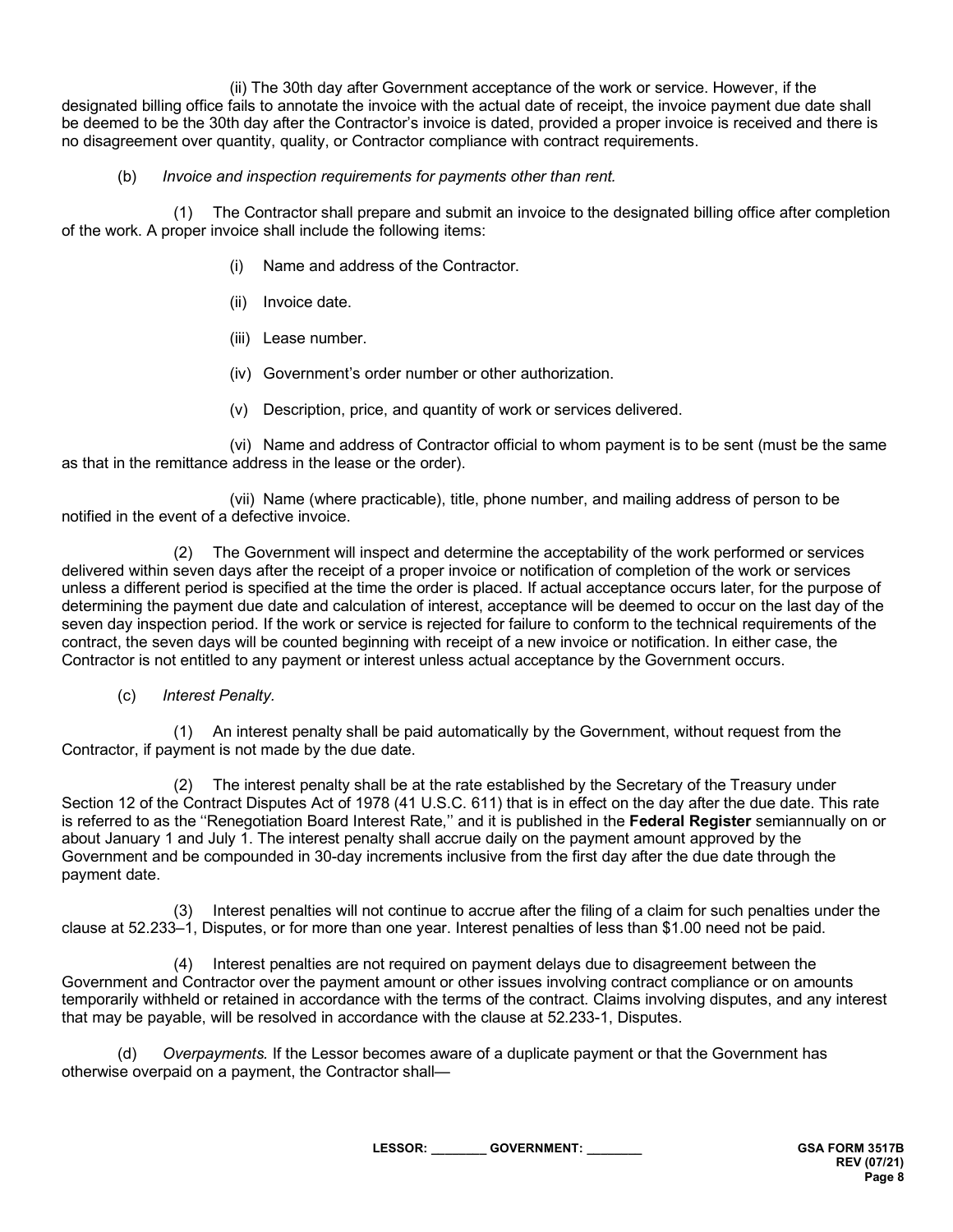(1) Return the overpayment amount to the payment office cited in the contract along with a description of the overpayment including the—

(i) Circumstances of the overpayment (*e.g.,* duplicate payment, erroneous payment, liquidation errors, date(s) of overpayment);

(ii) Affected lease number; (iii) Affected lease line item or sub-line item, if applicable; and

(iii) Lessor point of contact.

(2) Provide a copy of the remittance and supporting documentation to the Contracting Officer.

#### **19. 52.232-23 ASSIGNMENT OF CLAIMS (MAY 2014)**

(Applicable to leases over the micro-purchase threshold.)

(a) The Contractor, under the Assignment of Claims Act, as amended, [31 U.S.C. 3727,](http://uscode.house.gov/uscode-cgi/fastweb.exe?getdoc+uscview+t29t32+1665+30++%2831%29%20%20AND%20%28%2831%29%20ADJ%20USC%29%3ACITE%20%20%20%20%20%20%20%20%20) 41 [U.S.C. 6305](http://uscode.house.gov/) (hereafter referred to as "the Act"), may assign its rights to be paid amounts due or to become due as a result of the performance of this contract to a bank, trust company, or other financing institution, including any Federal lending agency. The assignee under such an assignment may thereafter further assign or reassign its right under the original assignment to any type of financing institution described in the preceding sentence.

(b) Any assignment or reassignment authorized under the Act and this clause shall cover all unpaid amounts payable under this contract, and shall not be made to more than one party, except that an assignment or reassignment may be made to one party as agent or trustee for two or more parties participating in the financing of this contract.

(c) The Contractor shall not furnish or disclose to any assignee under this contract any classified document (including this contract) or information related to work under this contract until the Contracting Officer authorizes such action in writing.

#### **20. PAYMENT (MAY 2011)**

(a) When space is offered and accepted, the amount of American National Standards Institute/Building Owners and Managers Association Office Area (ABOA) square footage delivered will be confirmed by:

(1) The Government's measurement of plans submitted by the successful Offeror as approved by the Government, and an inspection of the space to verify that the delivered space is in conformance with such plans or

(2) A mutual on-site measurement of the space, if the Contracting Officer determines that it is necessary.

(b) Payment will not be made for space which is in excess of the amount of ABOA square footage stated in the lease.

(c) If it is determined that the amount of ABOA square footage actually delivered is less than the amount agreed to in the lease, the lease will be modified to reflect the amount of ABOA space delivered and the annual rental will be adjusted as follows:

ABOA square feet not delivered multiplied by one plus the common area factor (CAF), multiplied by the rate per rentable square foot (RSF). That is: (1+CAF) x Rate per RSF = Reduction in Annual Rent

#### **21. 52.232-33 PAYMENT BY ELECTRONIC FUNDS TRANSFER—SYSTEM FOR AWARD MANAGEMENT (OCT 2018)**

*This clause is incorporated by reference.*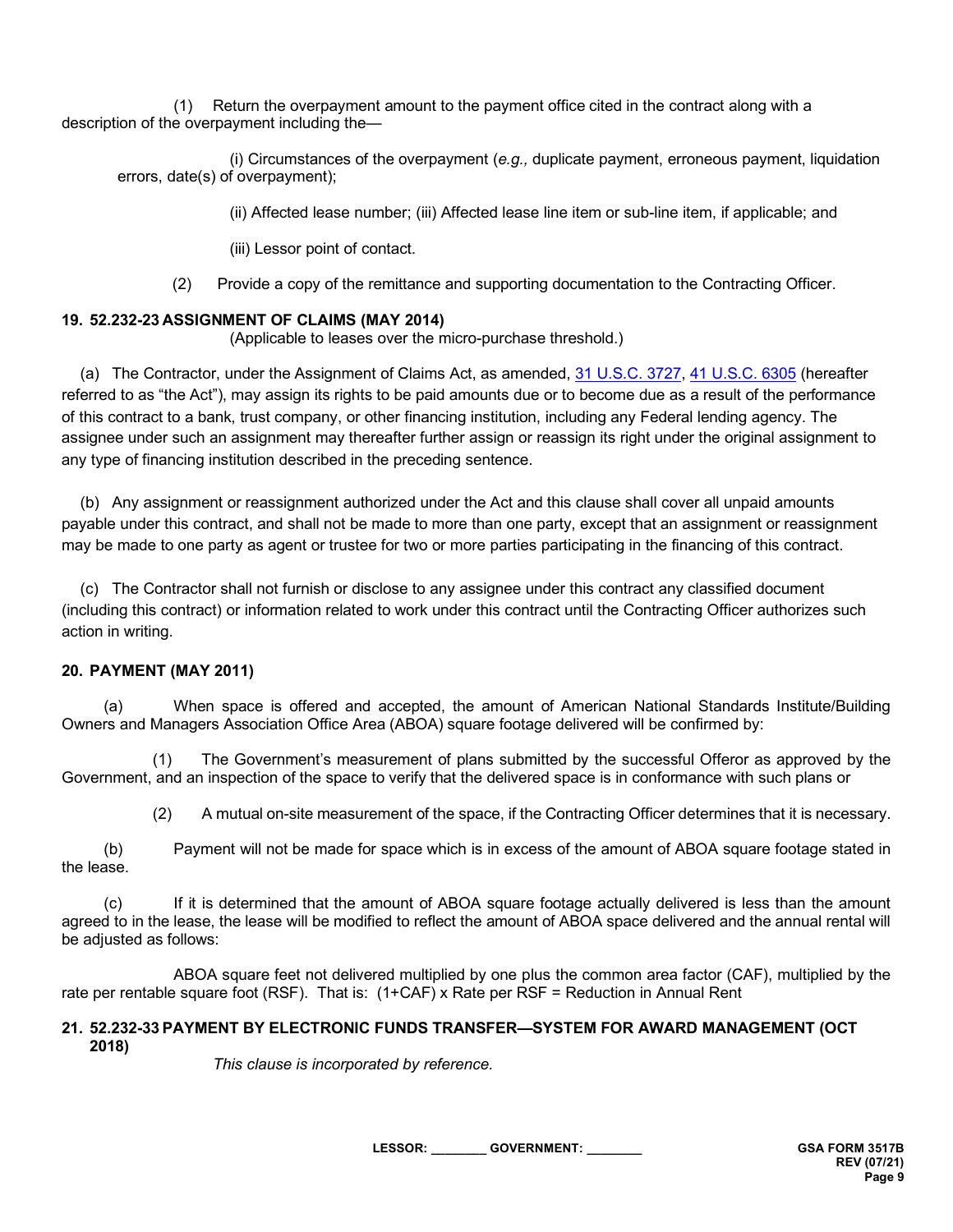### **22. 52.203-13 Contractor Code of Business Ethics and Conduct (JUN 2020)**

(Applicable to leases over \$5.5 million total contract value and performance period is 120 days or

*This clause is incorporated by reference.*

### **23. 552.270-32 COVENANT AGAINST CONTINGENT FEES (JUN 2011)**

(Applicable to leases over the Simplified Lease Acquisition Threshold.)

(a) The Contractor warrants that no person or agency has been employed or retained to solicit or obtain this contract upon an agreement or understanding for a contingent fee, except a bona fide employee or agency. For breach or violation of this warranty, the Government shall have the right to annul this contract without liability or, in its discretion, to deduct from the contract price or consideration, or otherwise recover the full amount of the contingent fee.

(b) *Bona fide agency,* as used in this clause, means an established commercial or selling agency (including licensed real estate agents or brokers), maintained by a Contractor for the purpose of securing business, that neither exerts nor proposes to exert improper influence to solicit or obtain Government contracts nor holds itself out as being able to obtain any Government contract or contracts through improper influence.

*(1) Bona fide employee,* as used in this clause, means a person, employed by a Contractor and subject to the Contractor's supervision and control as to time, place, and manner of performance, who neither exerts nor proposes to exert improper influence to solicit or obtain Government contracts nor holds out as being able to obtain any Government contract or contracts through improper influence.

*(2) Contingent fee,* as used in this clause, means any commission, percentage, brokerage, or other fee that is contingent upon the success that a person or concern has in securing a Government contract.

*(3) Improper influence,* as used in this clause, means any influence that induces or tends to induce a *Government* employee or officer to give consideration or to act regarding a Government contract on any basis other than the merits of the matter.

### **24. 52.203-7 ANTI-KICKBACK PROCEDURES (JUN 2020)**

 (Applicable to leases over the Simplified Lease Acquisition Threshold.) *This clause is incorporated by reference.*

### **25. 52.223-6 DRUG-FREE WORKPLACE (MAY 2001)**

(Applicable to leases over the Simplified Lease Acquisition Threshold, as well as to leases of any value awarded to an individual.)

*This clause is incorporated by reference.*

### **26. 52.203-14 DISPLAY OF HOTLINE POSTER(S) (JUN 2020)**

(Applicable to leases over \$5.5 Million total contract value and performance period is 120 days or more.)

(a) *Definition.*

more.)

*United States,* as used in this clause, means the 50 States, the District of Columbia, and outlying areas.

(b) *Display of fraud hotline poster(s).* Except as provided in paragraph (c)—

**LESSOR: \_\_\_\_\_\_\_\_ GOVERNMENT: \_\_\_\_\_\_\_\_ GSA FORM 3517B**

**REV (07/21) Page 10**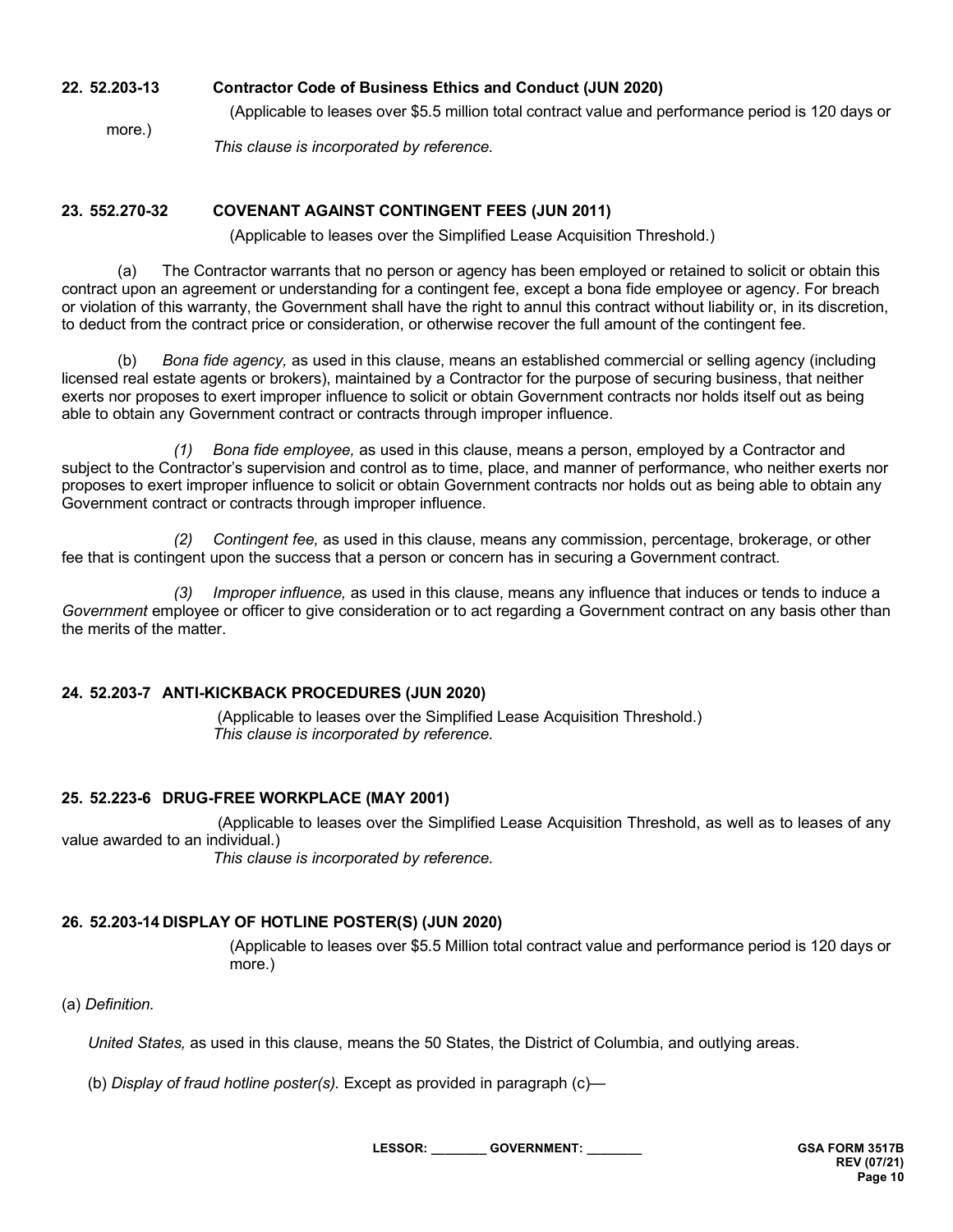(1) During contract performance in the United States, the Contractor shall prominently display in common work areas within business segments performing work under this contract and at contract work sites-

 (i) Any agency fraud hotline poster or Department of Homeland Security (DHS) fraud hotline poster identified in paragraph (b)(3) of this clause; and

(ii) Any DHS fraud hotline poster subsequently identified by the Contracting Officer.

 (2) Additionally, if the Contractor maintains a company website as a method of providing information to employees, the Contractor shall display an electronic version of the poster(s) at the website.

(3) Any required posters may be obtained as follows:

| Poster(s) | <b>Obtain from</b> |
|-----------|--------------------|
|           |                    |
|           |                    |
|           |                    |

(*Contracting Officer shall insert—*

 (i) Appropriate agency name(s) and/or title of applicable Department of Homeland Security fraud hotline poster); and

(ii) The website(s) or other contact information for obtaining the poster(s).)

 (c) If the Contractor has implemented a business ethics and conduct awareness program, including a reporting mechanism, such as a hotline poster, then the Contractor need not display any agency fraud hotline posters as required in paragraph (b) of this clause, other than any required DHS posters.

 (d) *Subcontracts.* The Contractor shall include the substance of this clause, including this paragraph (d), in all subcontracts that exceed the threshold specified in Federal Acquisition Regulation [3.1004\(](https://www.acquisition.gov/content/part-3-improper-business-practices-and-personal-conflicts-interest#i1123740)b)(1) on the date of subcontract award, except when the subcontract—

(1) Is for the acquisition of a commercial item; or

(2) Is performed entirely outside the United States.

## **27. 552.270-30 PRICE ADJUSTMENT FOR ILLEGAL OR IMPROPER ACTIVITY (JUN 2011)**

(Applicable to leases over the Simplified Lease Acquisition Threshold.)

(a) If the head of the contracting activity (HCA) or his or her designee determines that there was a violation of subsection 27(a) of the Office of Federal Procurement Policy Act, as amended (41 U.S.C. 423), as implemented in the Federal Acquisition Regulation, the Government, at its election, may—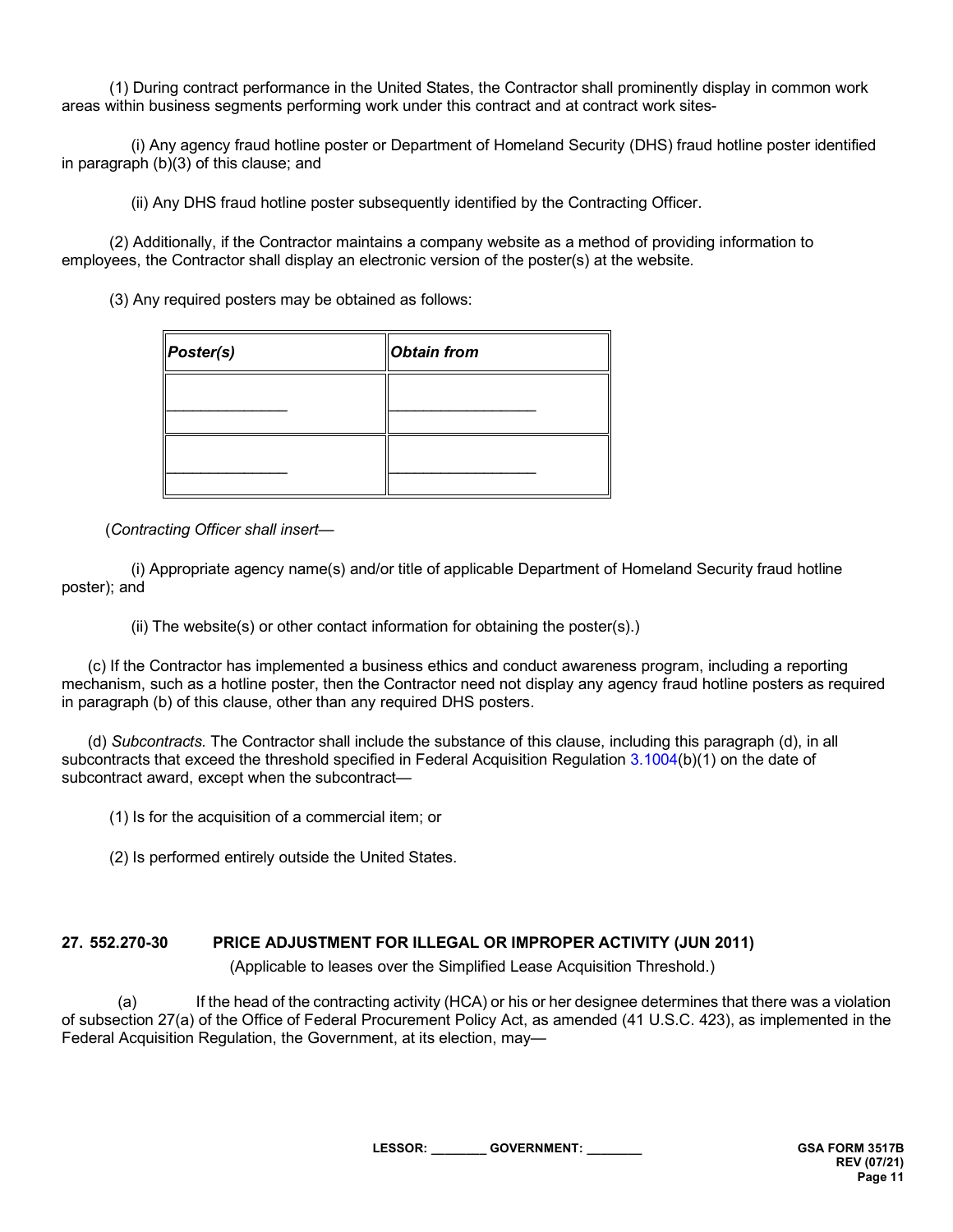(1) Reduce the monthly rental under this lease by five percent of the amount of the rental for each month of the remaining term of the lease, including any option periods, and recover five percent of the rental already paid;

(2) Reduce payments for alterations not included in monthly rental payments by five percent of the amount of the alterations agreement; or

(3) Reduce the payments for violations by a Lessor's subcontractor by an amount not to exceed the amount of profit or fee reflected in the subcontract at the time the subcontract was placed.

(b) Prior to making a determination as set forth above, the HCA or designee shall provide to the Lessor a written notice of the action being considered and the basis thereof. The Lessor shall have a period determined by the agency head or designee, but not less than 30 calendar days after receipt of such notice, to submit in person, in writing, or through a representative, information and argument in opposition to the proposed reduction. The agency head or designee may, upon good cause shown, determine to deduct less than the above amounts from payments.

(c) The rights and remedies of the Government specified herein are not exclusive, and are in addition to any other rights and remedies provided by law or under this lease.

#### **28. 52.215-10 PRICE REDUCTION FOR DEFECTIVE COST OR PRICING DATA (AUG 2011)**

(Applicable when cost or pricing data are required for work or services over \$750,000.) *This clause is incorporated by reference.*

### **29. 552.270-13 PROPOSALS FOR ADJUSTMENT (OCT 2016)**

*This clause is incorporated by reference.*

#### **30. CHANGES (MAR 2013)**

(a) The LCO may at any time, by written order, direct changes to the Tenant Improvements within the Space, Building Security Requirements, or the services required under the Lease.

(b) If any such change causes an increase or decrease in Lessor's costs or time required for performance of its obligations under this Lease, whether or not changed by the order, the Lessor shall be entitled to an amendment to the Lease providing for one or more of the following:

- (1) An adjustment of the delivery date;
- (2) An equitable adjustment in the rental rate;
- (3) A lump sum equitable adjustment; or
- (4) A change to the operating cost base, if applicable.

(c) The Lessor shall assert its right to an amendment under this clause within 30 days from the date of receipt of the change order and shall submit a proposal for adjustment. Failure to agree to any adjustment shall be a dispute under the Disputes clause. However, the pendency of an adjustment or existence of a dispute shall not excuse the Lessor from proceeding with the change as directed.

(d) Absent a written change order from the LCO, or from a Government official to whom the LCO has explicitly and in writing delegated the authority to direct changes, the Government shall not be liable to Lessor under this clause.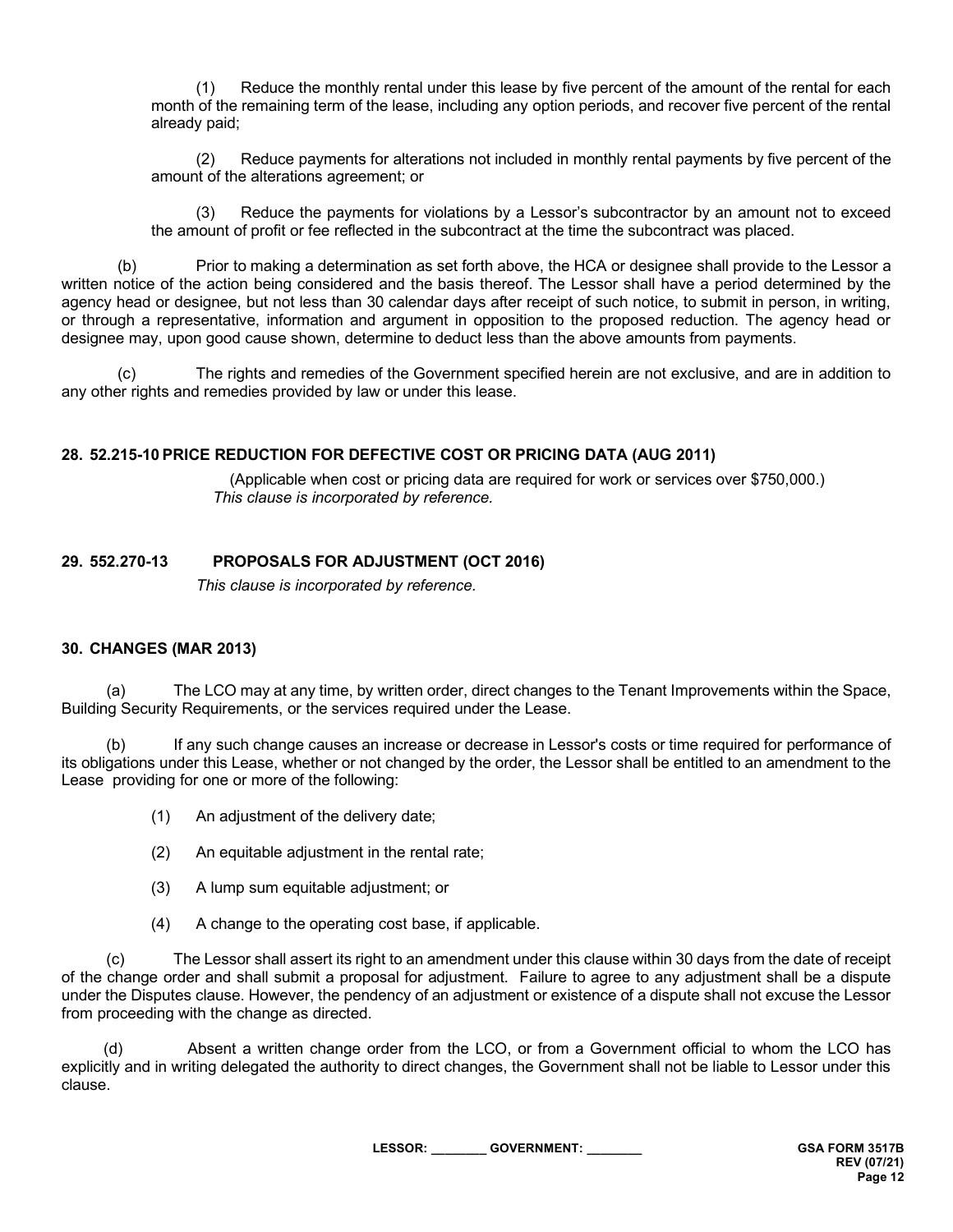#### **31. 552.215-70 EXAMINATION OF RECORDS BY GSA (JUN 2016)**

(Applicable to leases over the Simplified Lease Acquisition Threshold.) *This clause is incorporated by reference.*

#### **32. 52.215-2 AUDIT AND RECORDS—NEGOTIATION (JUN 2020)**

(Applicable to leases over the Simplified Lease Acquisition Threshold.) *This clause is incorporated by reference.*

#### **33. 52.233-1 DISPUTES (MAY 2014)**

*This clause is incorporated by reference.*

#### **34. 52.222-26 EQUAL OPPORTUNITY (SEP 2016)**

*This clause is incorporated by reference.*

#### **35. 52.222-21 PROHIBITION OF SEGREGATED FACILITIES (APR 2015)**

*This clause is incorporated by reference.*

#### **36. 52.219-28 POST-AWARD SMALL BUSINESS PROGRAM REREPRESENTATION (NOV 2020)**

 (Applicable to leases exceeding the micro-purchase threshold.) *This clause is incorporated by reference.*

#### **37. 52.222-35 EQUAL OPPORTUNITY FOR VETERANS (JUN 2020)**

(Applicable to leases \$150,000 or more, total contract value.)

(a) *Definitions*. As used in this clause-

 "Active duty wartime or campaign badge veteran," "Armed Forces service medal veteran," "disabled veteran," "protected veteran," "qualified disabled veteran," and "recently separated veteran" have the meanings given at Federal Acquisition Regulation (FAR) [22.1301.](https://www.acquisition.gov/content/part-22-application-labor-laws-government-acquisitions#i1096035)

 (b) Equal opportunity clause. The Contractor shall abide by the requirements of the equal opportunity clause at 41 CFR 60-300.5(a), as of March 24, 2014. This clause prohibits discrimination against qualified protected veterans, and requires affirmative action by the Contractor to employ and advance in employment qualified protected veterans.

 (c) Subcontracts. The Contractor shall insert the terms of this clause in subcontracts valued at or above the threshold specified in FAR [22.1303\(](https://www.acquisition.gov/content/part-22-application-labor-laws-government-acquisitions#id1617MD05061)a) on the date of subcontract award, unless exempted by rules, regulations, or orders of the Secretary of Labor. The Contractor shall act as specified by the Director, Office of Federal Contract Compliance Programs, to enforce the terms, including action for noncompliance. Such necessary changes in language may be made as shall be appropriate to identify properly the parties and their undertakings.

**LESSOR: \_\_\_\_\_\_\_\_ GOVERNMENT: \_\_\_\_\_\_\_\_ GSA FORM 3517B**

**REV (07/21) Page 13**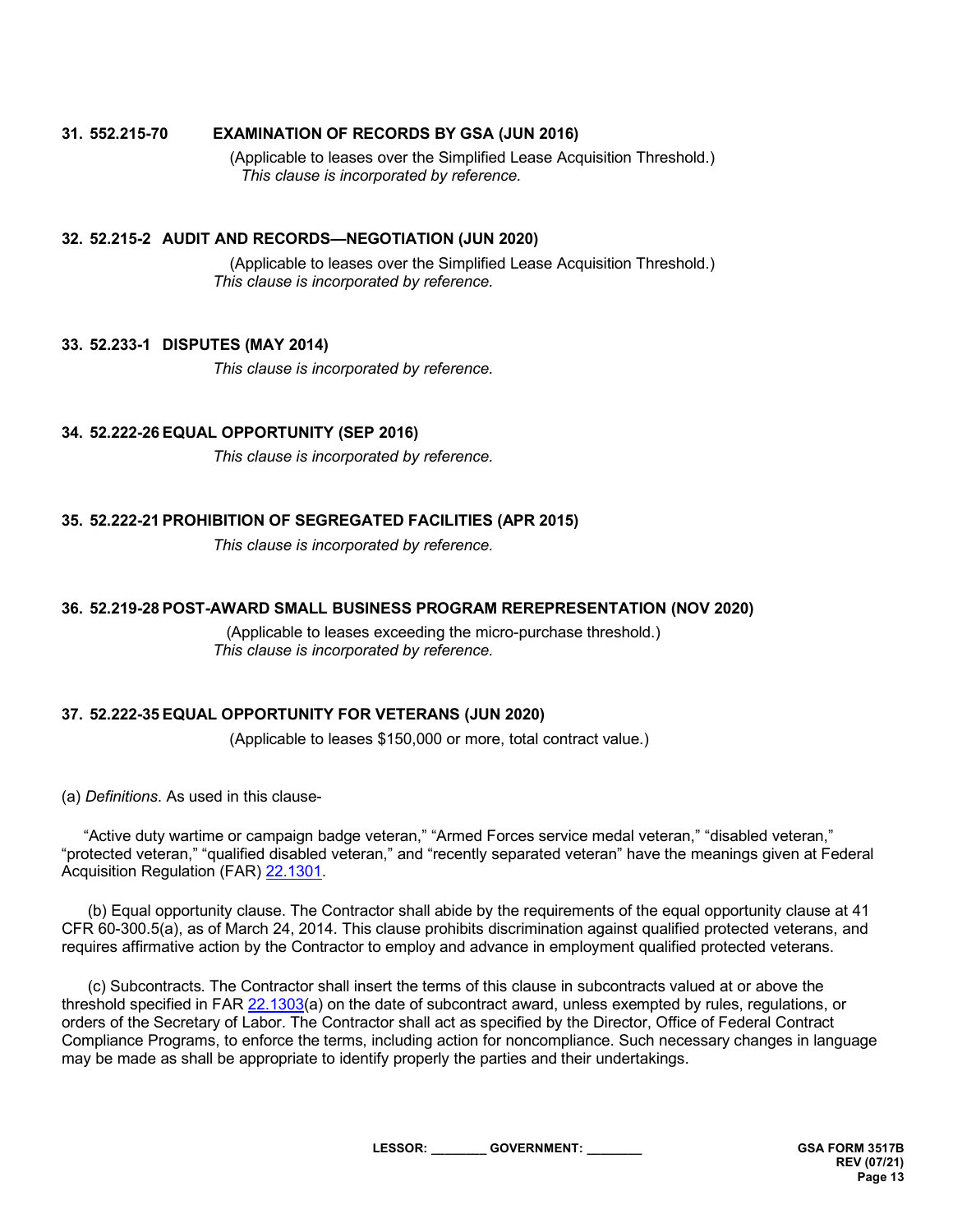### **38. 52.222-36 EQUAL OPPORTUNITY FOR WORKERS WITH DISABILITIES (JUN 2020)**

(Applicable to leases over \$15,000 total contract value.)

(a) Equal opportunity clause. The Contractor shall abide by the requirements of the equal opportunity clause at 41 CFR 60-741.5(a), as of March 24, 2014. This clause prohibits discrimination against qualified individuals on the basis of disability, and requires affirmative action by the Contractor to employ and advance in employment qualified individuals with disabilities.

 (b) Subcontracts. The Contractor shall include the terms of this clause in every subcontract or purchase order in excess of the threshold specified in Federal Acquisition Regulation (FAR) [22.1408\(](https://www.acquisition.gov/content/part-22-application-labor-laws-government-acquisitions#i1095976)a) on the date of subcontract award, unless exempted by rules, regulations, or orders of the Secretary, so that such provisions will be binding upon each subcontractor or vendor. The Contractor shall act as specified by the Director, Office of Federal Contract Compliance Programs of the U.S. Department of Labor, to enforce the terms, including action for noncompliance. Such necessary changes in language may be made as shall be appropriate to identify properly the parties and their undertakings.

#### **39. 52.222-37 EMPLOYMENT REPORTS ON VETERANS (JUN 2020)**

(Applicable to leases \$150,000 or more, total contract value.) *This clause is incorporated by reference.*

## **40. 52.209-6 PROTECTING THE GOVERNMENT'S INTEREST WHEN SUBCONTRACTING WITH CONTRACTORS DEBARRED, SUSPENDED, OR PROPOSED FOR DEBARMENT (JUN 2020)**

(Applicable to leases over \$35,000 total contract value.)

*This clause is incorporated by reference.*

# **41. 52.215-12 SUBCONTRACTOR CERTIFIED COST OR PRICING DATA (JUN 2020)**

(Applicable if over \$750,000 total contract value.)

*This clause is incorporated by reference.*

### **42. 52.219-8 UTILIZATION OF SMALL BUSINESS CONCERNS (OCT 2018)**

(Applicable to leases over the Simplified Lease Acquisition Threshold.) *This clause is incorporated by reference.*

# **43. 52.219-9 SMALL BUSINESS SUBCONTRACTING PLAN (JUN 2020) ALTERNATE III ( JUN 2020)**

(Applicable to leases over \$750,000 total contract value.) *This clause is incorporated by reference.*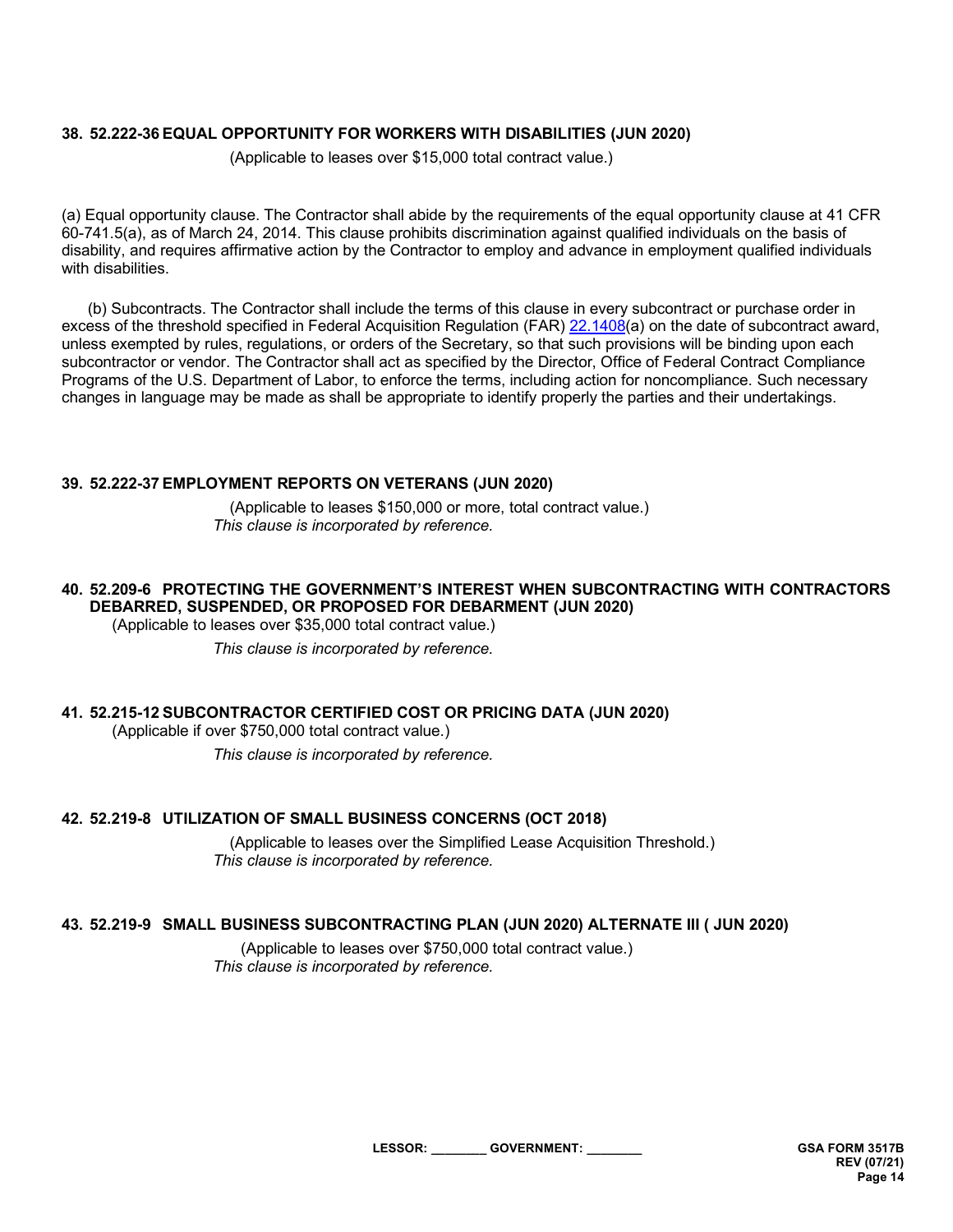### **44. 52.219-16 LIQUIDATED DAMAGES—SUBCONTRACTING PLAN (JAN 1999)**

(Applicable to leases over \$750,000 total contract value.) *This clause is incorporated by reference.*

### **45. 52.204-10 REPORTING EXECUTIVE COMPENSATION AND FIRST-TIER SUBCONTRACT AWARDS (JUN 2020)**

(Applicable if over \$30,000 total contract value.) *This clause is incorporated by reference.*

### **46. 52.204-25 PROHIBITION ON CONTRACTING FOR CERTAIN TELECOMMUNICATIONS AND VIDEO SURVEILLANCE SERVICES OR EQUIPMENT (AUG 2020)**

(a) *Definitions.* As used in this clause—

 *Backhaul* means intermediate links between the core network, or backbone network, and the small subnetworks at the edge of the network (*e.g.*, connecting cell phones/towers to the core telephone network). Backhaul can be wireless (e.g., microwave) or wired (*e.g.*, fiber optic, coaxial cable, Ethernet).

*Covered foreign country* means The People's Republic of China.

*Covered telecommunications equipment or services* means–

 (1) Telecommunications equipment produced by Huawei Technologies Company or ZTE Corporation (or any subsidiary or affiliate of such entities);

 (2) For the purpose of public safety, security of Government facilities, physical security surveillance of critical infrastructure, and other national security purposes, video surveillance and telecommunications equipment produced by Hytera Communications Corporation, Hangzhou Hikvision Digital Technology Company, or Dahua Technology Company (or any subsidiary or affiliate of such entities);

(3) Telecommunications or video surveillance services provided by such entities or using such equipment; or

 (4) Telecommunications or video surveillance equipment or services produced or provided by an entity that the Secretary of Defense, in consultation with the Director of National Intelligence or the Director of the Federal Bureau of Investigation, reasonably believes to be an entity owned or controlled by, or otherwise connected to, the government of a covered foreign country.

### *Critical technology* means–

 (1) Defense articles or defense services included on the United States Munitions List set forth in the International Traffic in Arms Regulations under subchapter M of chapter I of title 22, Code of Federal Regulations;

 (2) Items included on the Commerce Control List set forth in Supplement No. 1 to part 774 of the Export Administration Regulations under subchapter C of chapter VII of title 15, Code of Federal Regulations, and controlled-

 (i) Pursuant to multilateral regimes, including for reasons relating to national security, chemical and biological weapons proliferation, nuclear nonproliferation, or missile technology; or

(ii) For reasons relating to regional stability or surreptitious listening;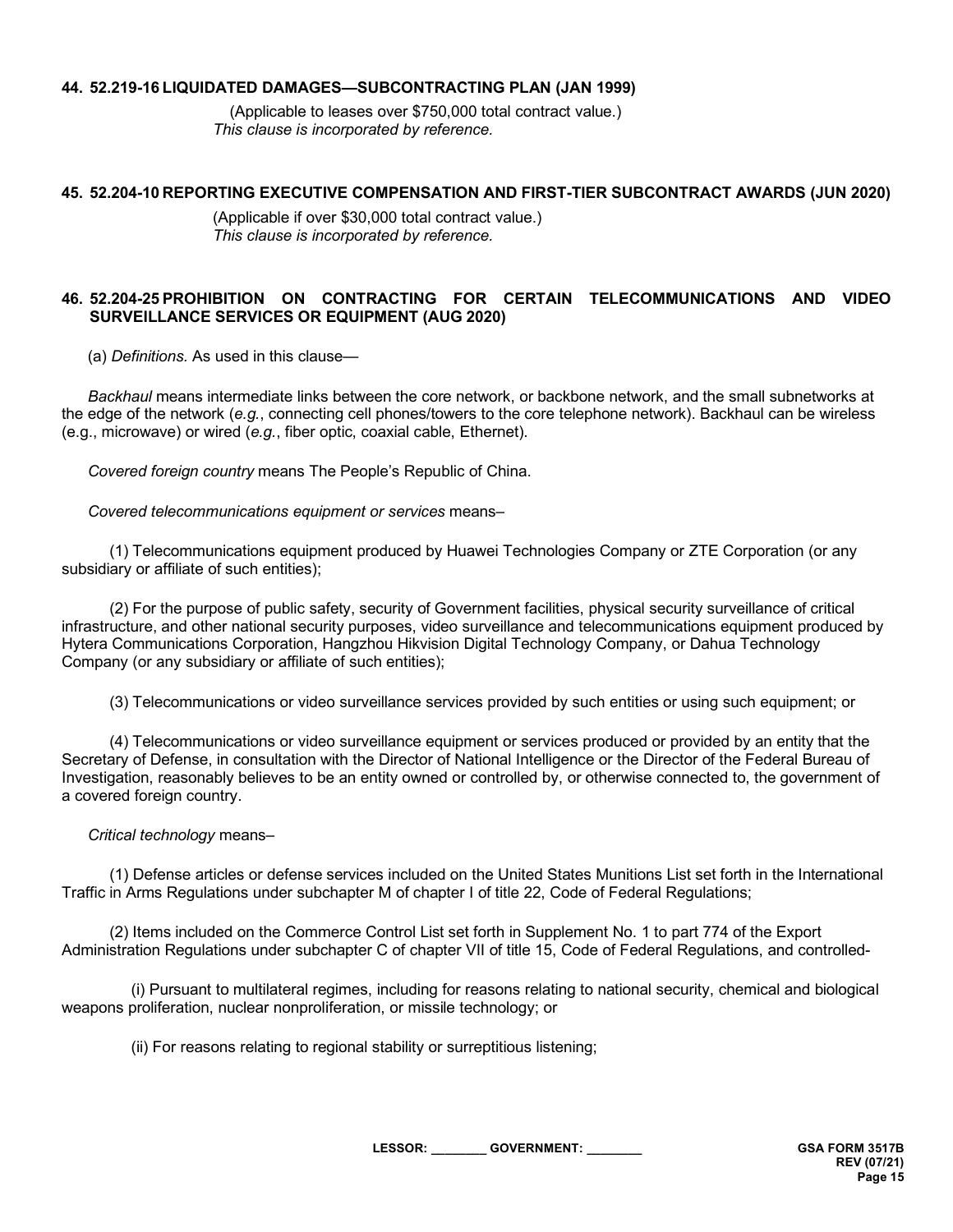(3) Specially designed and prepared nuclear equipment, parts and components, materials, software, and technology covered by part 810 of title 10, Code of Federal Regulations (relating to assistance to foreign atomic energy activities);

 (4) Nuclear facilities, equipment, and material covered by part 110 of title 10, Code of Federal Regulations (relating to export and import of nuclear equipment and material);

 (5) Select agents and toxins covered by part 331 of title 7, Code of Federal Regulations, part 121 of title 9 of such Code, or part 73 of title 42 of such Code; or

 (6) Emerging and foundational technologies controlled pursuant to section 1758 of the Export Control Reform Act of 2018 (50 U.S.C. 4817).

 *Interconnection arrangements* means arrangements governing the physical connection of two or more networks to allow the use of another's network to hand off traffic where it is ultimately delivered (*e.g.*, connection of a customer of telephone provider A to a customer of telephone company B) or sharing data and other information resources.

 *Reasonable inquiry* means an inquiry designed to uncover any information in the entity's possession about the identity of the producer or provider of covered telecommunications equipment or services used by the entity that excludes the need to include an internal or third-party audit.

 *Roaming* means cellular communications services (*e.g.*, voice, video, data) received from a visited network when unable to connect to the facilities of the home network either because signal coverage is too weak or because traffic is too high.

 *Substantial or essential component* means any component necessary for the proper function or performance of a piece of equipment, system, or service.

 (b) *Prohibition*. (1) Section 889(a)(1)(A) of the John S. McCain National Defense Authorization Act for Fiscal Year 2019 (Pub. L. 115-232) prohibits the head of an executive agency on or after August 13, 2019, from procuring or obtaining, or extending or renewing a contract to procure or obtain, any equipment, system, or service that uses covered telecommunications equipment or services as a substantial or essential component of any system, or as critical technology as part of any system. The Contractor is prohibited from providing to the Government any equipment, system, or service that uses covered telecommunications equipment or services as a substantial or essential component of any system, or as critical technology as part of any system, unless an exception at paragraph (c) of this clause applies or the covered telecommunication equipment or services are covered by a waiver described in FAR [4.2104.](https://www.acquisition.gov/content/part-4-administrative-and-information-matters#id1989GI040ZO)

 (2) Section 889(a)(1)(B) of the John S. McCain National Defense Authorization Act for Fiscal Year 2019 (Pub. L. 115-232) prohibits the head of an executive agency on or after August 13, 2020, from entering into a contract, or extending or renewing a contract, with an entity that uses any equipment, system, or service that uses covered telecommunications equipment or services as a substantial or essential component of any system, or as critical technology as part of any system, unless an exception at paragraph (c) of this clause applies or the covered telecommunication equipment or services are covered by a waiver described in FAR 4.2104. This prohibition applies to the use of covered telecommunications equipment or services, regardless of whether that use is in performance of work under a Federal contract.

(c) *Exceptions.* This clause does not prohibit contractors from providing—

 (1) A service that connects to the facilities of a third-party, such as backhaul, roaming, or interconnection arrangements; or

 (2) Telecommunications equipment that cannot route or redirect user data traffic or permit visibility into any user data or packets that such equipment transmits or otherwise handles.

**LESSOR: \_\_\_\_\_\_\_\_ GOVERNMENT: \_\_\_\_\_\_\_\_ GSA FORM 3517B**

**REV (07/21) Page 16**